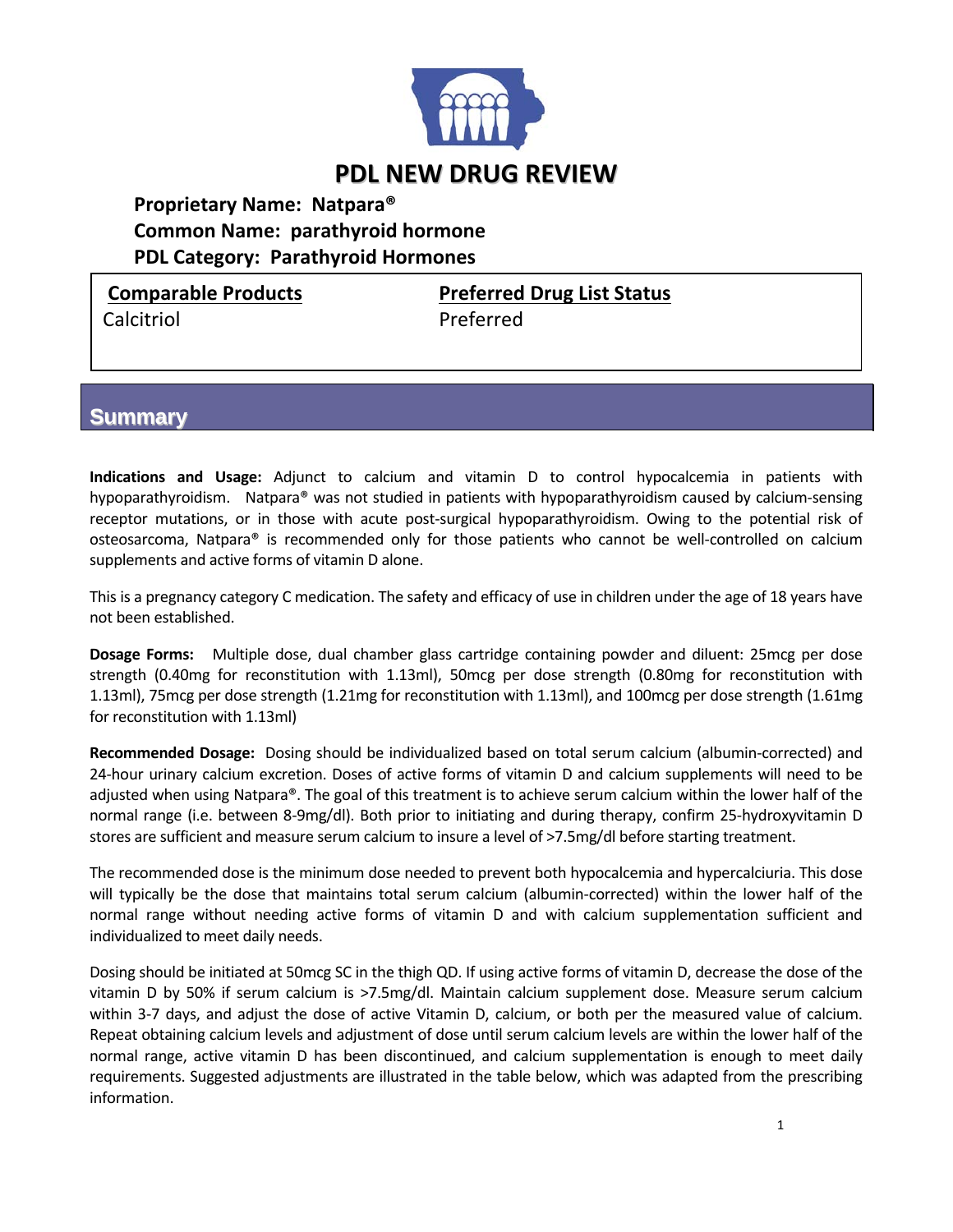|                                                                  | <b>Adjust first</b>           | <b>Adjust second</b>                                               |
|------------------------------------------------------------------|-------------------------------|--------------------------------------------------------------------|
| <b>Serum Calcium</b>                                             | <b>Active Vitamin D forms</b> | <b>Calcium supplement</b>                                          |
| >Upper limit of normal (10.6mg/dl)                               | $\downarrow$ or discontinue*  |                                                                    |
| > than 9mg/dl AND BELOW the<br>upper limit of normal (10.6mg/dl) | $\downarrow$ or discontinue*  | No change or $\downarrow$ if active<br>vitamin D been discontinued |
| $\leq$ 9mg/dl AND ABOVE 8mg/dl                                   | No change                     | No change                                                          |
| Lower than 8mg/dl                                                | Increase                      | Increase                                                           |
| *Discontinue in patients receiving the lowest available dose     |                               |                                                                    |

Natpara® dose increases may be performed every 4 weeks up to a maximum dosage of 100mcg daily if serum calcium cannot be maintained at >8mg/dl without an active form of vitamin D and/or oral calcium supplementation. Monitor clinical response and serum calcium level after Natpara® dose adjustment, and adjust active vitamin D and calcium supplements as above.

Dose adjustments are not recommended in patients with mild or moderate hepatic impairment. Studies did not include sufficient numbers of subjects with moderate or severe renal impairment to assess response.

**Drug Interactions**: It is recommended to monitor serum calcium and digoxin levels in those using digoxin concomitantly with Natpara®. Adjust the dose of either as needed. Concomitant use of Natpara® with alendronate is not recommended.

Common Adverse Drug Reactions: Listed % incidence for adverse drug reactions= reported % incidence for drug (Natpara®) minus reported % incidence for placebo. Please note that an incidence of 0% means the incidence was *the same or that the active drug was less than placebo.* The most frequently reported adverse events included paraesthesia (6%), hypocalcemia (4%), headache (2%), hypercalcemia (16%), nausea (0%), hypoesthesia (4%), diarrhea (9%), vomiting (12%), arthralgia (1%), hypercalciuria (3%), pain in extremity (2%), upper respiratory tract infection (3%), abdominal pain upper (4%), sinusitis (2%), blood 25‐hydroxycholecalciferol decreased (3%), hypertension (1%), hypoesthesia facial (3%), neck pain (3%), albumin‐corrected serum calcium ˃10.6 to ≤12mg/dl (30% during titration period and 10% during maintenance), albumin‐corrected serum calcium ˃12 to ≤13mg/dl (2% during titration period and 0% during maintenance), albumin‐corrected serum calcium ≥7 to <8.4mg/dl (0% during titration and 0% during maintenance), and albumin‐corrected serum calcium <7mg/dl (0% during titration period and 12% during maintenance).

Natpara® has a box warning regarding the potential risk of osteosarcoma with use. The occurrence of osteosarcoma was dependent on parathyroid hormone dose and treatment duration in male and female rats. Due to this potential risk, Natpara® should only be used in patients who cannot be well‐controlled on calcium and active forms of vitamin D alone and for whom the potential benefits outweigh the potential risks. Use should be avoided in those who are at increased baseline risk for osteosarcoma, such as those with Paget's disease of bone. Last, due to the risk of osteosarcoma, Natpara<sup>®</sup> is available only through a restricted program under a Risk Evaluation and Mitigation Strategy (REMS) called the Natpara® REMS program. With this program, only certified healthcare providers can prescribe and only certified pharmacies can dispense Natpara®. Additional information can be found at www.NATPARAREMS.com.

**Contraindications:**  None

**Manufacturer:** NPS Pharmaceuticals, Inc

Analysis: Parathyroid hormone, the active ingredient of Natpara®, is made by recombinant DNA technology using a modified strain of *Escherichia coli*. Parathyroid hormone raises serum calcium by increasing renal tubular calcium